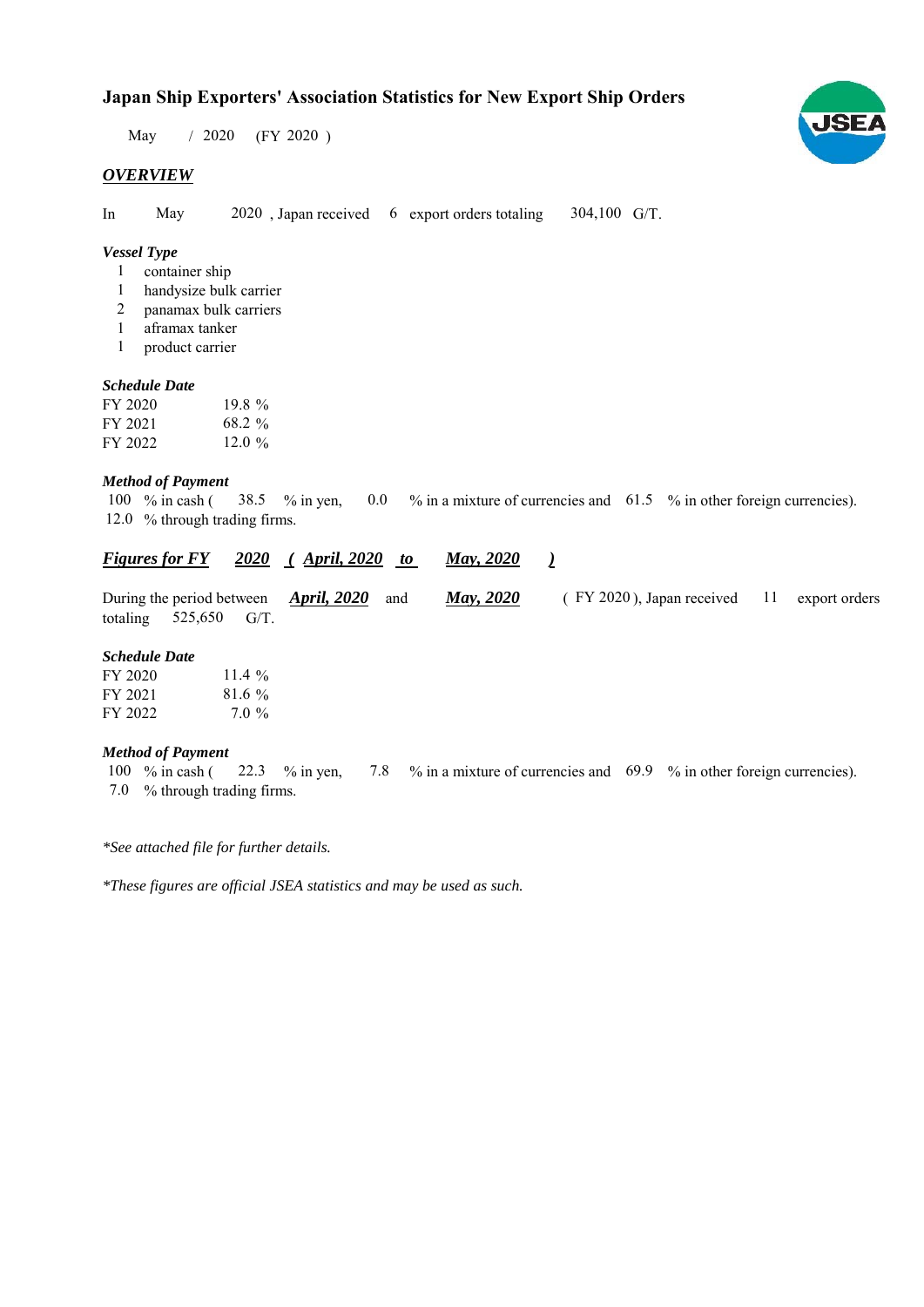## New Export Orders Placed in May 2020 (FY 2020) Based on Fiscal Year

No. G/T No. G/T No. G/T No. G/T No. G/T No. G/T No. G/T No. G/T General Cargos ( 13 604,920 9) 324,470 2 234,000 2 46,450 1 19,150 1 117,000 2 136,150 6 416,600 Bulk Carriers | 146 6,590,050 130 5,893,850 5 350,900 11 345,300 4 202,400 3 96,400 7 298,800 40 1,690,350 Tankers | 24| 1,258,026| 15| 906,626| 5| 80,100| 4| 271,300| 0| 0| 2| 90,700| 2| 90,700|| 12| 491,900 Combined Carriers 0 0 0 0 0 0 0 0 0 0 0 0 0 0 0 0 Others 0 0 0 0 0 0 0 0 0 0 0 0 0 0 0 0 Total | 183 8,452,996 154 7,124,946 12 665,000 17 663,050 5 221,550 6 304,100 11 525,650 58 2,598,850 FY 2020 / FY2019 (%) \* 79.1 82.9 93.1 48.1 29.5 57.5 41.1 \*\* 64.2 In CGT | | 3,720,531| | 3,097,313| | 304,480| | 318,738| | 98,878| | 144,420| | 243,298|| | 1,214,534 Description Apr 19 to Mar 20 Apr 19 to Jan 20 February 2020 March 2020<br>
No. G/T No. G/T No. G/T No. G/T No. G/T April 2020 May 2020 Apr 20 to May 20 Jan 20 to May 20

*Figures for shipbuilding orders of 500 G/T and over for export as steel vessels placed with JSEA members are covered.*

\*FY 2019/FY2018

\*\*Calendar Year 2020

JSEA (June 2020)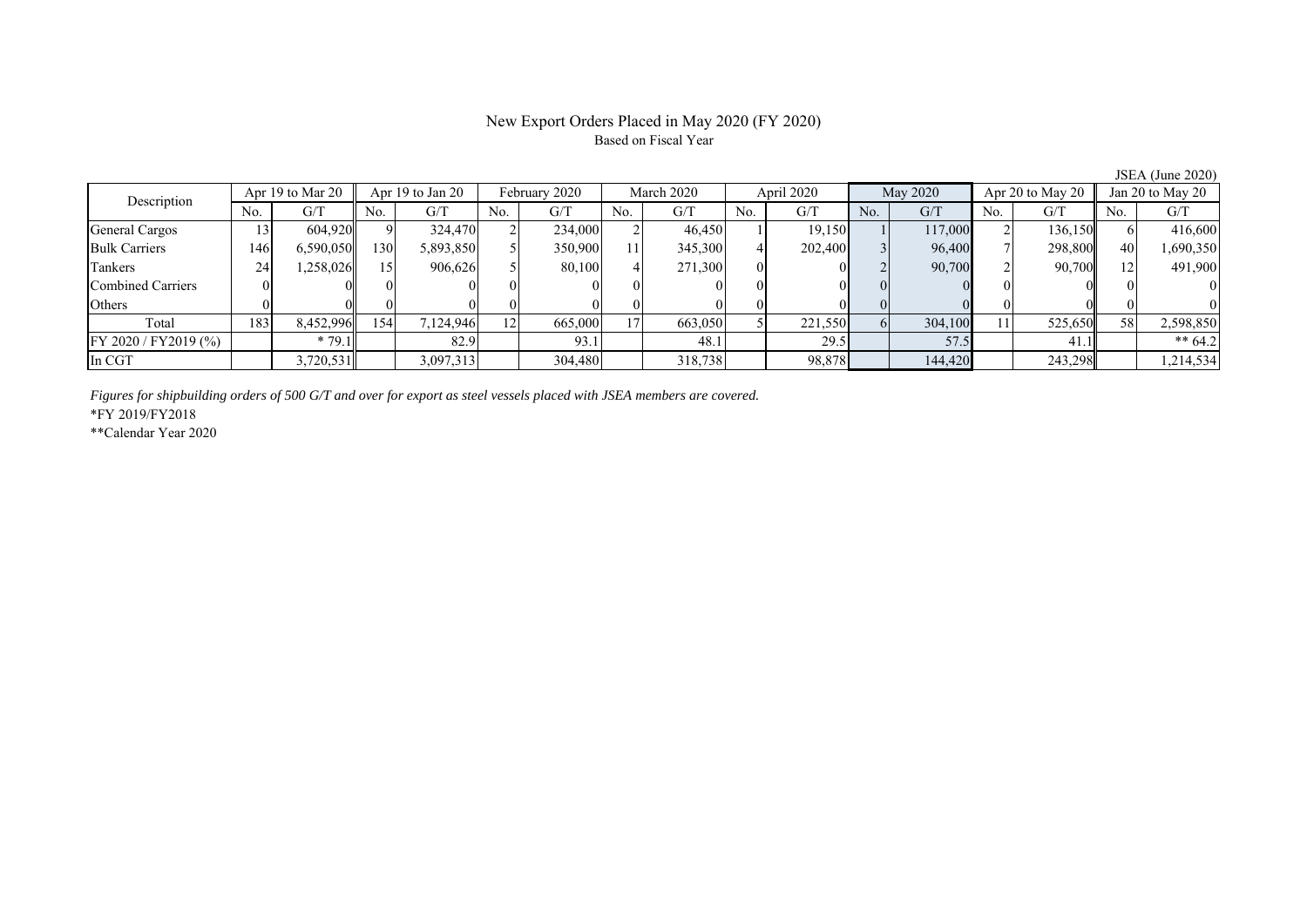# Export Ships Delivered in May 2020 (FY 2020) Based on Fiscal Year

JSEA (June 2020)

| Description          |     | Apr 19 to Mar 20 |     | Apr 19 to Jan 20 |     | February 2020 |     | March 2020 |                 | April 2020 |          | May 2020 |     | Apr 20 to May 20 |     | Jan 20 to May 20 |
|----------------------|-----|------------------|-----|------------------|-----|---------------|-----|------------|-----------------|------------|----------|----------|-----|------------------|-----|------------------|
|                      | No. | G/T              | No. | G/T              | No. | G/T           | No. | G/T        | No.             | G/T        | No.      | G/T      | No. | G/T              | No. | G/T              |
| General Cargos       |     | 1,548,302        | 51  | 1,510,986        |     | 18,658        |     | 18,658     |                 |            |          |          |     |                  |     | 55,974           |
| <b>Bulk Carriers</b> | 207 | 9,193,470        | 165 | 7,272,328        |     | 955,345       |     | 965,797    | 22              | 980,741    | 15       | 605,298  | 37  | 1,586,039        | 106 | 4,893,328        |
| Tankers              | 58  | 4,014,301        | 49  | 3,574,536        |     | 331,163       |     | 108,602    |                 | 180,218    | $\Omega$ |          |     | 180,218          | 19  | 995,134          |
| Combined Carriers    |     |                  |     |                  |     |               |     |            |                 |            |          |          |     |                  |     |                  |
| Others               |     |                  |     |                  |     |               |     |            |                 |            |          |          |     |                  |     |                  |
| Total                | 282 | 14,756,073       | 229 | 12,357,850       | 29  | 1,305,166     | 24  | 1,093,057  | 26 <sup>1</sup> | 1,160,959  | 15       | 605,298  | 41  | 1,766,257        | 128 | 5,944,436        |
| FY 2020 / FY2019 (%) |     | $*133.5$         |     | 141.3            |     | 117.3         |     | 91.5       |                 | 79.4       |          | 55.2     |     | 69.1             |     | ** $105.2$       |
| In CGT               |     | 6,607,661        |     | 5,548,577        |     | 577,312       |     | 481,772    |                 | 498,153    |          | 278,961  |     | 777,114          |     | 2,566,521        |

*Deliveries of new shipbuilding orders of 500 G/T and over for export as steel vessels placed with JSEA members are covered.*

\*FY 2019/FY2018

\*\*Calendar Year 2020